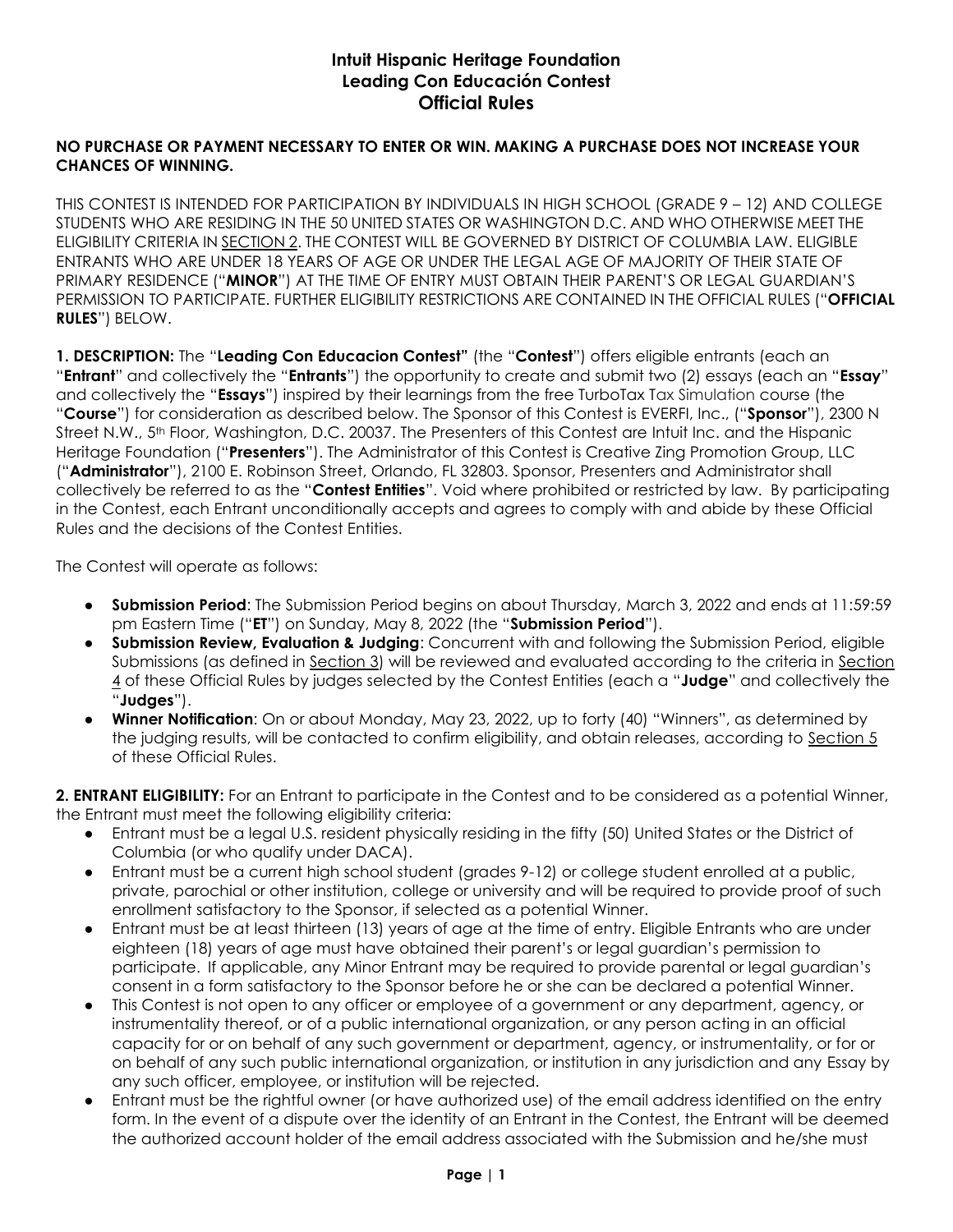comply with these Official Rules. "**Authorized Account Holder**" is defined as the natural person in whose name the email account was opened. In the event a dispute regarding the identity of an Entrant cannot be resolved to Sponsor's satisfaction, the affected entry may be deemed ineligible, and an alternate potential Winner will be selected.

Entrant must not be an employee, owner, shareholder, officer, or director of Contest Entities, Presenters or any of the foregoing's parent companies, affiliates, divisions, subsidiaries, agents, representatives, promotion, and advertising agencies, together with the immediate family members and/or those living in the same household of any of the foregoing persons (collectively, "**Household Members**"). For purposes of the Contest "Household Members" shall mean those people who share the same residence at least three months a year; "**Immediate Family Members**" shall mean parents, stepparents, legal guardians, children, stepchildren, siblings, stepsiblings, or spouses. Void where restricted or prohibited by law.

**3. HOW TO ENTER & SUBMISSION REQUIREMENTS:** During the Submission Period, eligible Entrants must visit [turbotax.everfi.com/tax-simulation/](http://turbotax.everfi.com/tax-simulation/) to complete the Course. Upon completion of the Course, the Entrant must follow the on-screen instructions to complete the entry form with their full name, email address, and school. Next the Entrant must follow the on-screen instructions to submit two (2) Essays and correctly answer one (1) Course-related question, as further described below.

**Essay One:** Essay must be at least one hundred (100) words and no more than two hundred fifty (250) words and respond to the question/prompt below.

- What influenced your interest in the #LeadingconEducación?
	- o Elaborate if you have participated in any programs, classes, activities, or projects that relate to personal finance.

**Essay Two:** Essay must be at least two hundred (200) words and no more than five hundred (500) words and respond to the question/prompt below.

- How has the TurboTax Tax Simulation given you more confidence related to future tax filings?
	- o Describe why filing your taxes is important and how you plan to apply the Course-related learnings in the future.

**Course-Related Question:** Entrant must correctly answer the question below.

What is the name of one of the fictional characters in the Course?

To be eligible for consideration, the Course-Related Question must be answered correctly, and the Essays must meet the following Essay Requirements:

- Essays must be Entrant's own original, previously unpublished work;
- Essays must be inspired by learnings from the Course;
- Essays must be written in Spanish or English;
- Essays must be relevant to the questions/prompts above;
- Essays must comply with the minimum/maximum word requirements above:
- Essays must not have won any other prize or award, must not have been previously published, and must not have been submitted in any other contest or promotion;
- Essays must not include subject matter which is, or could be considered, in the sole discretion of Contest Entities, obscene, pornographic, violent, defamatory, libelous, discriminatory, illegal, offensive, threatening, profane, hateful, degrading, harassing, or otherwise unlawful or is otherwise considered objectionable by the Contest Entities;
- Essays must not include material that infringes or violates any applicable laws or regulations or any right of a third party including (1) patent, trade secret or other proprietary or contractual rights; (2) right of privacy or publicity; or (3) any confidentiality obligation; and
- Essays must not include any derogatory references to the Contest Entities or any of their parent companies or any of their products or services.

**Note:** Contest Entities reserve the right, in their sole discretion, to disqualify any Essays that violate the Essay Requirements, or potentially infringes or otherwise violates a third party's rights or if the Essay is deemed to be lacking in taste, quality, or is otherwise objectionable.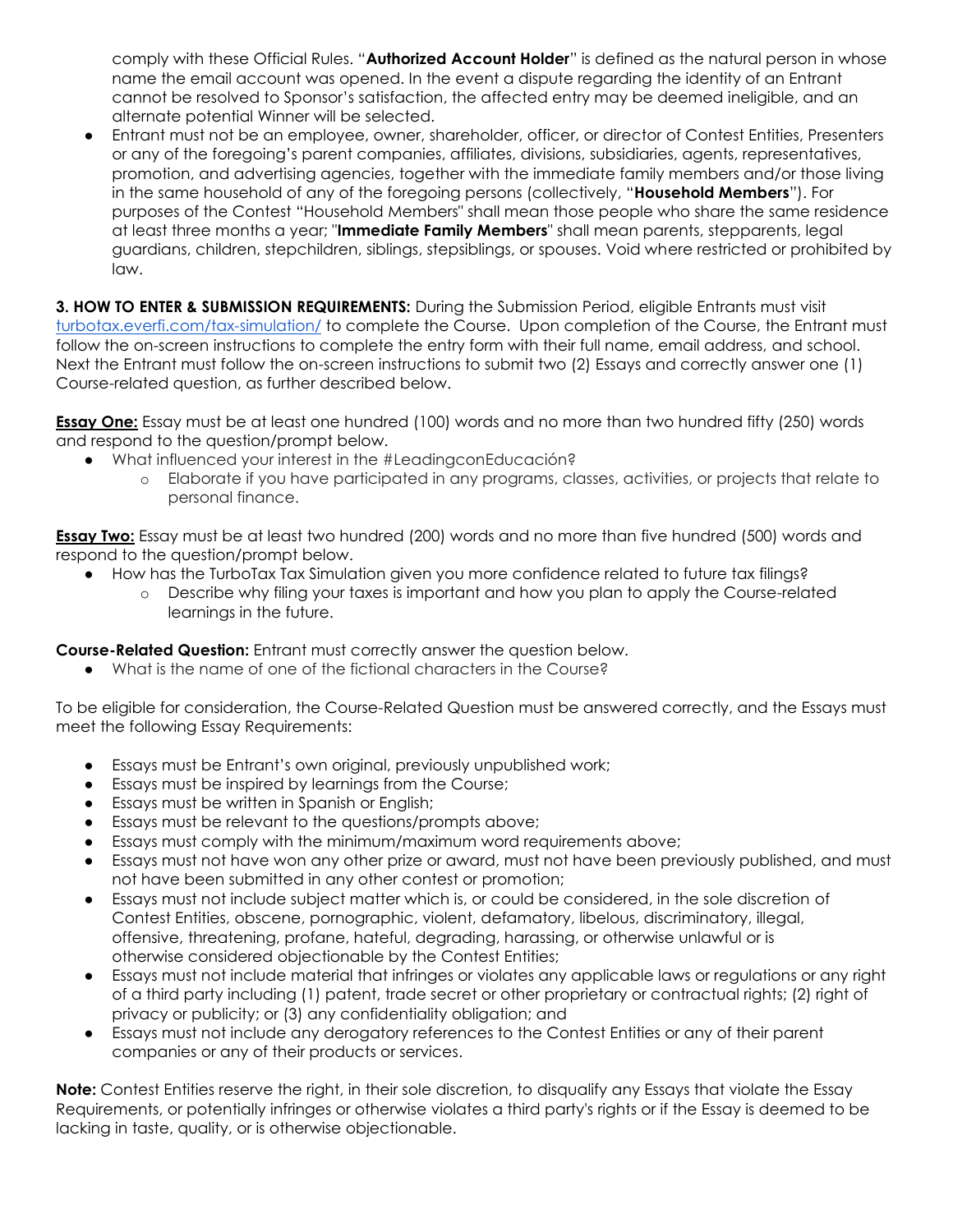The completed entry form, the Essays and the answer to the Course-related question shall collectively be referred to as the "**Submission**". **ALL SUBMISSIONS MUST BE RECEIVED BY SUNDAY, MAY 8, 2022, AT 11:59:59 PM ET. LIMIT ONE (1) SUBMISSION PER ENTRANT.** Any attempt to obtain more than one Submission may result in disqualification from the Contest. Incomplete, unreadable, or unintelligible Submissions will be disqualified. ELIGIBLE ENTRANTS MUST ENTER IN ACCORDANCE WITH THESE OFFICIAL RULES. NO OTHER METHOD OF SUBMISSION WILL BE ACCEPTED. Participation in the Contest constitutes Entrant's understanding of full and unconditional agreement to, and acceptance of these Official Rules. Sponsor reserves the right to disqualify any Entrant that Sponsor determines to be in violation of any term contained in these Official Rules. Sponsor's decision not to enforce a specific provision of these Official Rules does not constitute a waiver of that provision or of the Official Rules generally.

**4. SUBMISSION REVIEW & JUDGING:** Concurrent with and immediately following the Submission Period, eligible Submissions will be reviewed and evaluated by the Contest Entities' representatives ("**Judges**") based on the criteria and weighting below ("**Judging Criteria**"). Up to forty (40) eligible Submissions with the highest point scores will be determined as potential Winners, subject to verification of eligibility, execution of the Prize Claim Documents and in compliance with the Official Rules.

- Relevance to Course: 50%
- Overall Creativity: 25%
- Unique Attributes of the Submission: 25%

In the event of a tie, the Essays associated with the tied Submissions will be reevaluated in accordance with the criteria above and the Essays with the highest point scores on "Relevance to Course" will be deemed the potential Winners. Contest Entities reserves the right to select fewer than forty (40) potential Winners and/or to extend the Submission Period and all other dates associated with the Contest in the event an insufficient number of eligible Submissions are received, as determined by the Contest Entities, in their sole discretion. All decisions of the Judging Panel are final on all aspects of the Contest. Judging scores will not be revealed or publicly announced.

**5. WINNER NOTIFICATION:** Up to forty (40) potential "Winners" as determined by the judging results will be notified on or about Monday, May 23, 2022 using the email address provided at the time of entry. Each potential Winner (or his or her parent or legal guardian if a Minor) will be required to verify his or her permanent legal address, his or her high school or college enrollment status and complete an affidavit of eligibility, a liability release, and, unless prohibited by law, a publicity release and other documents as may be required by Contest Entities in its sole discretion (collectively, the "**Prize Claim Documents**") covering eligibility, liability, advertising, publicity and media appearance issues. Failure by the potential Winner (or his or her parent or legal guardian if a Minor) to return the Prize Claim Documents within the specified time period may result in forfeiture of the prize and selection of an alternate Winner based on the judging results. A prize will not be awarded/fulfilled until all such properly executed documents are returned. Contest Entities, in their sole discretion, will attempt to contact up to three (3) potential Winners of each prize in accordance with the above procedure, after which the prize in question may go unawarded if it remains unclaimed. Contest Entities reserves the right to disqualify anyone not fully complying with the Official Rules. **Winner must provide the Contest Entities with his or her social security number for tax reporting purposes before the prize will be awarded. Each Winner will receive an IRS Form 1099 for the full value of the prize received for the year in which the prize is fulfilled.** 

**6. PRIZES:** There are forty (40) prizes available, as described below.

Prize (40 Available): One (1) LEAF College Savings 529 gift card in the amount of two thousand five hundred dollars (\$2500.00).

ALL FEDERAL, STATE AND LOCAL TAXES, AND ANY OTHER COSTS AND EXPENSES, ASSOCIATED WITH THE RECEIPT OR USE OF THE PRIZE ARE THE SOLE RESPONSIBILITY OF THE WINNER. Winners cannot assign, transfer, or sell the prize claim to another person. No prize substitution is allowed except at the discretion of Contest Entities. Limit one (1) prize per person / per Household.

Contest Entities will coordinate fulfillment directly with the Winner (or the parent or legal guardian if a Minor). **GIFT CARDS MUST BE REDEEMED WITHIN 90 DAYS OF THE DELIVERY DATE AT LEAFSAVINGS.COM. Failure to redeem the gift card in the specified time period may result in forfeiture of the prize. If a gift card is redeemed, but not**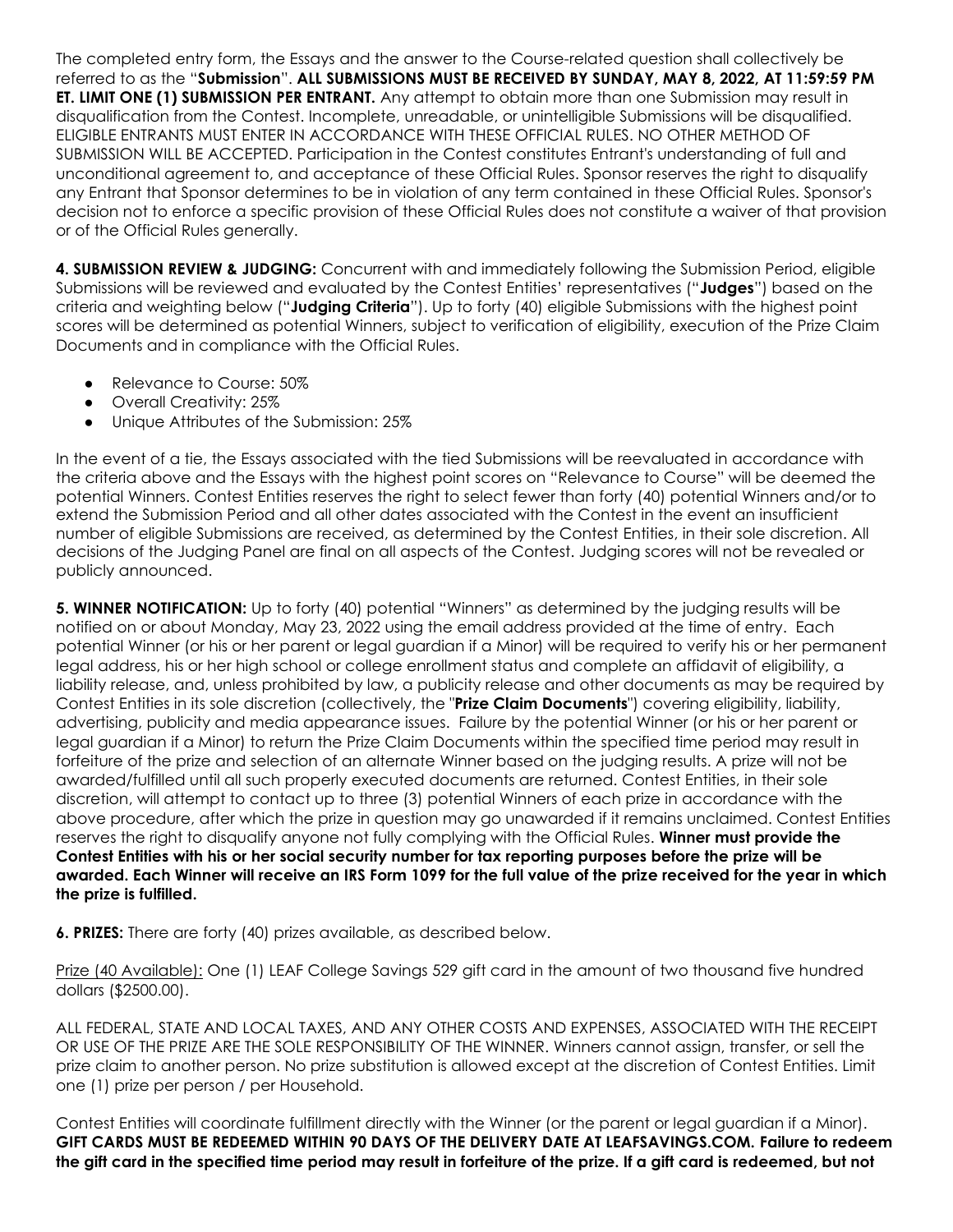**transferred to a 529 plan within one year of the delivery date, LEAF will issue a check to the Winner (or the parent or legal guardian if a Minor) in the amount of the card value, minus fees.** If the Winner doesn't already have an established 529 plan, more information is available at [https://www.collegesavings.org/.](https://www.collegesavings.org/) LEAF College Savings 529 gift cards are subject to separate terms, available at [https://www.leafsavings.com/learn](https://www.leafsavings.com/learn-more/faqs-about-leaf/)[more/faqs-about-leaf/.](https://www.leafsavings.com/learn-more/faqs-about-leaf/) Other restrictions may apply.

**7. CONDITIONS OF PARTICIPATION/RELEASES:** Contest is void where prohibited or restricted by law. All federal, state and local laws and regulations apply. By participating, each Entrant (and, in the case of a Minor, such Minor's parent/legal guardian on his/her behalf) agrees to be bound by these Official Rules and the decisions of the Contest Entities, which shall be final in all respects. By participating in this Contest and/or by accepting any prize that he or she may win, each Entrant (and, in the case of a Minor, such Minor's parent/legal guardian on his/her behalf) agrees to release the Contest Entities, Presenters and their respective affiliates, divisions, subsidiaries, successors, assigns, and licensees, and each of their respective employees, shareholders, officers, directors, contractors, advertising and promotion agencies, agents and representatives (collectively, the "**Released Parties**") from any and all actions, claims, injury, loss or damage arising in any manner, directly or indirectly, from participation in this Contest and/or acceptance or use of any prize. Each Entrant (and, in the case of a Minor, such Minor's parent/legal guardian on his/her behalf) authorizes the Contest Entities to use his/her Submission, Essays, name, voice, likeness, biographical data, city and state of residence and entry materials in programming or promotional material, worldwide in perpetuity, or on a winner's list, if applicable, without further compensation unless prohibited by law. Contest Entities are not obligated to use any of the above-mentioned information or materials but may do so and may edit such information or materials, at Contest Entities' sole discretion, without further obligation or compensation. The Released Parties shall not be liable for: (i) late, lost, delayed, damaged, stolen, misdirected, postage-due, incomplete, unreadable, inaccurate, garbled or unintelligible entries, release forms, communications or affidavits, regardless of the method of transmission; (ii) telephone system, telephone or computer hardware, software or other technical or computer malfunctions, lost connections, disconnections, delays or transmission errors; (iii) data corruption, theft, destruction, unauthorized access to or alteration of entry or other materials; (iv) any and all losses, damages, rights, claims and actions of any kind in connection with or resulting from participation in the Contest; (v) acceptance, possession, grant, use of or participation in any prize or related prize event, including without limitation, personal injury, death and property damage arising there from; (vi) claims based on publicity rights, defamation or invasion of privacy; or (vii) any printing, typographical, human administrative or technological errors in any materials associated with the Contest. Contest Entities disclaim any liability for damage to any computer system resulting from participating in or accessing or downloading information in connection with this Contest. Sponsor reserves the right, in its sole discretion, to cancel, modify or suspend the Contest (or any portion thereof) should a virus, bug, computer problem, unauthorized intervention or other cause or problem corrupt or inhibit the administration, security or proper play of the Contest and, in such situation, to select the winner(s) from judging results or from all eligible non-suspect entries received prior to and/or after such action or in such manner as deemed fair and appropriate by the Sponsor. Sponsor may prohibit Entrant from participating in the Contest or winning a prize if, in its sole discretion, it determines you are attempting to undermine the legitimate operation of the Contest by cheating, hacking, deception, or any other unfair playing practices or intending to annoy, abuse, threaten or harass any other participants or Sponsor's representatives. CAUTION: ANY ATTEMPT TO DELIBERATELY DAMAGE THE WEB SITE OR UNDERMINE THE LEGITIMATE OPERATION OF THE CONTEST MAY BE IN VIOLATION OF CRIMINAL AND CIVIL LAWS AND WILL RESULT IN DISQUALIFICATION FROM PARTICIPATION IN THE CONTEST. SHOULD SUCH AN ATTEMPT BE MADE, SPONSOR RESERVES THE RIGHT TO SEEK REMEDIES AND DAMAGES (INCLUDING ATTORNEY FEES) TO THE FULLEST EXTENT OF THE LAW, INCLUDING CRIMINAL PROSECUTION.

**8. INDEMNITY:** Winner (and, in the case of a Minor, such Minor's parent/legal guardian on his/her behalf) shall indemnify, defend and hold harmless the Released Parties from and against any and all claims, damages, actions, liability, loss, injury or expense, including reasonable attorneys' fees and costs, arising out of or in connection with: (a) participation in the Contest; (b) a breach or allegation which if true would constitute a breach, of any of Winner's representations, warranties or obligations herein; and (c) acceptance, possession, grant, participation in, or use of any prize, including without limitation, personal injury, death and property damage arising therefrom.

**9. SUBMISSION REPRESENTATIONS AND WARRANTIES:** Each Entrant (and, in the case of a Minor, such Minor's parent/legal guardian on his/her behalf) represents and warrants as follows: (i) the Submission is the Entrant's own original, previously unpublished, and previously unproduced work; and (ii) the Submission does not and will not violate any applicable laws, and is not and will not be defamatory, slanderous, or libelous. Each Entrant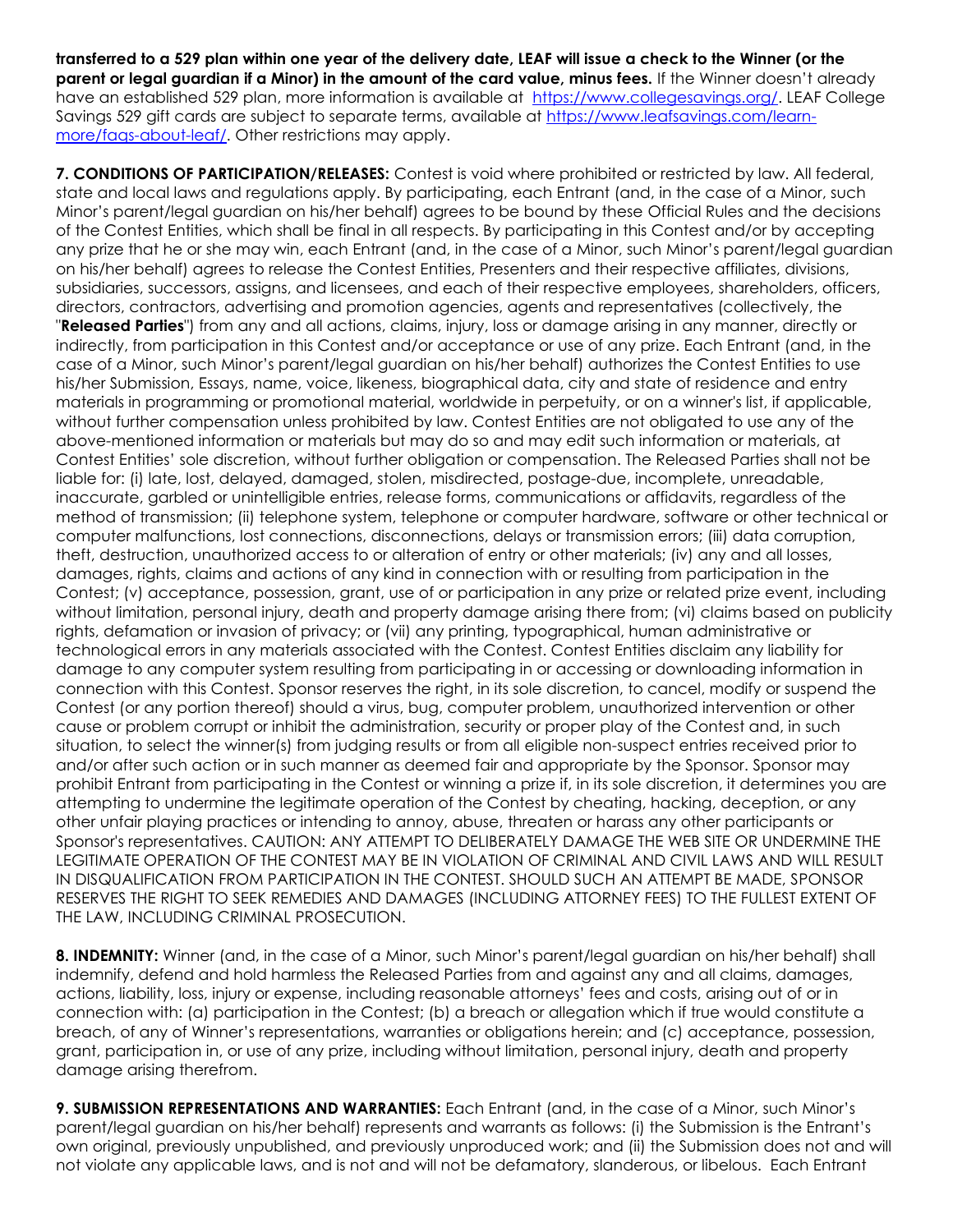(and, in the case of a Minor, such Minor's parent/legal guardian on his/her behalf) hereby agrees to indemnify and hold the Released Parties harmless from and against any and all third-party claims, actions or proceedings of any kind and from any and all damages, liabilities, costs and expenses relating to or arising out of any breach or alleged breach of any of the warranties, representations or agreements of entrant hereunder.

**10. GRANT OF RIGHTS:** Each Entrant (and, in the case of a Minor, such Minor's parent/legal guardian on his/her behalf) into the Contest hereby irrevocably grants to Contest Entities, their designees, affiliates, successors and assigns, the non-exclusive, irrevocable, fully paid, universal license to use, copy, sublicense, transmit, distribute, publicly perform, publish, delete or display the Submission in any media now known or hereafter devised including, but not limited to all forms of electronic media, print media and all forms of internet and wireless protocol in perpetuity and throughout the universe for advertising, marketing, publicity and promotional purposes in connection with the Contest and other promotions. Sponsor shall have the right, in its sole discretion, to edit, composite, morph, scan, duplicate, or alter the Submission for any purpose which Sponsor deems necessary or desirable, and each entrant irrevocably waives any and all so-called moral rights they may have therein.

**11. NATURE OF RELATIONSHIP/WAIVER OF EQUITABLE RELIEF**: Each Entrant and Winner (and, in the case of a Minor, such Minor's parent/legal guardian on his/her behalf) understand and acknowledge that the Contest Entities have wide access to ideas, designs, and other materials, and that new ideas are being developed by their own employees, suppliers, and/or business partners. Each Entrant and Winner (and, in the case of a Minor, such Minor's parent/legal guardian on his/her behalf) also acknowledges that many ideas may be competitive with, similar or identical to an idea and/or each other in theme, idea, format, or other respects and agrees that he or she will not bring any claim or action against any of the Contest Entities or any third parties and will not be entitled to any compensation, as a result of any Contest Entities or any third-party use of any such similar or identical material. Each Entrant, and Winner acknowledges and agrees that the Contest Entities do not now and shall not have in the future any duty or liability, direct or indirect, vicarious, contributory, or otherwise, with respect to the infringement or protection of copyright, patent, trade secret, proprietary or other intellectual property rights in and to an idea and/or Submission. Nothing stated herein should be construed to create any kind of employment relationship, contractor relationship, partnership, or joint venture with any of the Contest Entities.

**12. GOVERNING LAW:** ALL ISSUES AND QUESTIONS CONCERNING THE CONSTRUCTION, VALIDITY, INTERPRETATION AND ENFORCEABILITY OF THESE OFFICIAL RULES, OR THE RIGHTS AND OBLIGATIONS OF ENTRANTS OR THE CONTEST ENTITIES IN CONNECTION WITH THE CONTEST OR IN CONNECTION WITH ANY SUBMISSION OR OTHER MATERIAL SUBMITTED IN CONNECTION WITH THE CONTEST, SHALL BE GOVERNED BY AND CONSTRUED IN ACCORDANCE WITH THE INTERNAL LAWS OF DELEWARE WITHOUT GIVING EFFECT TO ANY CHOICE OF LAW OF CONFLICT OF LAW RULES OR PROVISIONS THAT WOULD CAUSE THE APPLICATION OF ANY OTHER STATE'S LAWS. THE INVALIDITY OR UNENFORCEABILITY OF ANY PROVISION OF THESE RULES SHALL NOT AFFECT THE VALIDITY OR ENFORCEABILITY OF ANY OTHER PROVISION. IN THE EVENT THAT ANY PROVISION IS DETERMINED TO BE INVALID OR OTHERWISE UNENFORCEABLE OR ILLEGAL, THESE RULES SHALL OTHERWISE REMAIN IN EFFECT AND SHALL BE CONSTRUED IN ACCORDANCE WITH THEIR TERMS AS IF THE INVALID OR ILLEGAL PROVISION WERE NOT CONTAINED HEREIN. IN NO EVENT WILL THE CONTEST ENTITIES, THEIR PARENT, AFFILIATES, SUBSIDIARIES AND RELATED COMPANIES, THEIR ADVERTISING OR PROMOTION AGENCIES, WEB MASTERS/SUPPLIERS, VENDORS, CONTRACTORS OR THEIR RESPECTIVE OFFICERS, DIRECTORS, EMPLOYEES, REPRESENTATIVES AND AGENTS BE RESPONSIBLE OR LIABLE FOR ANY DAMAGES OR LOSSES OF ANY KIND, INCLUDING DIRECT, INDIRECT, INCIDENTAL, CONSEQUENTIAL OR PUNITIVE DAMAGES ARISING OUT OF ENTRANT'S IN THE CONTEST. WITHOUT LIMITING THE FOREGOING, **ALL AWARDS AND THE PROMOTION ARE PROVIDED "AS IS," WITHOUT WARRANTY OF ANY KIND, EITHER EXPRESS OR IMPLIED, AND THE CONTEST ENTITIES HEREBY EXPRESSLY DISCLAIM ALL IMPLIED WARRANTIES, INCLUDING, BUT NOT LIMITED TO, IMPLIED WARRANTIES OF MERCHANTABILITY, FITNESS FOR A PARTICULAR PURPOSE OR NON-INFRINGEMENT.** SOME JURISDICTIONS MAY NOT ALLOW LIMITATIONS OR EXCLUSION OF LIABILITY FOR INCIDENTAL OR CONSEQUENTIAL DAMAGES OR EXCLUSION OF IMPLIED WARRANTIES, SO SOME OF THE ABOVE LIMITATIONS OR EXCLUSIONS MAY NOT APPLY TO YOU. CHECK YOUR LOCAL LAWS FOR ANY RESTRICTIONS OR LIMITATIONS REGARDING THESE LIMITATIONS OR EXCLUSIONS.

**13. DISPUTES:** As a condition of participating in this Contest, Entrants agree that any and all disputes which cannot be resolved between the parties and causes of action arising out of or in connection with this Contest, shall be resolved individually, without resort to any form of class action or consolidated action, in accordance with the arbitration provision below. Further, in any such dispute, under no circumstances will Entrants (and, in